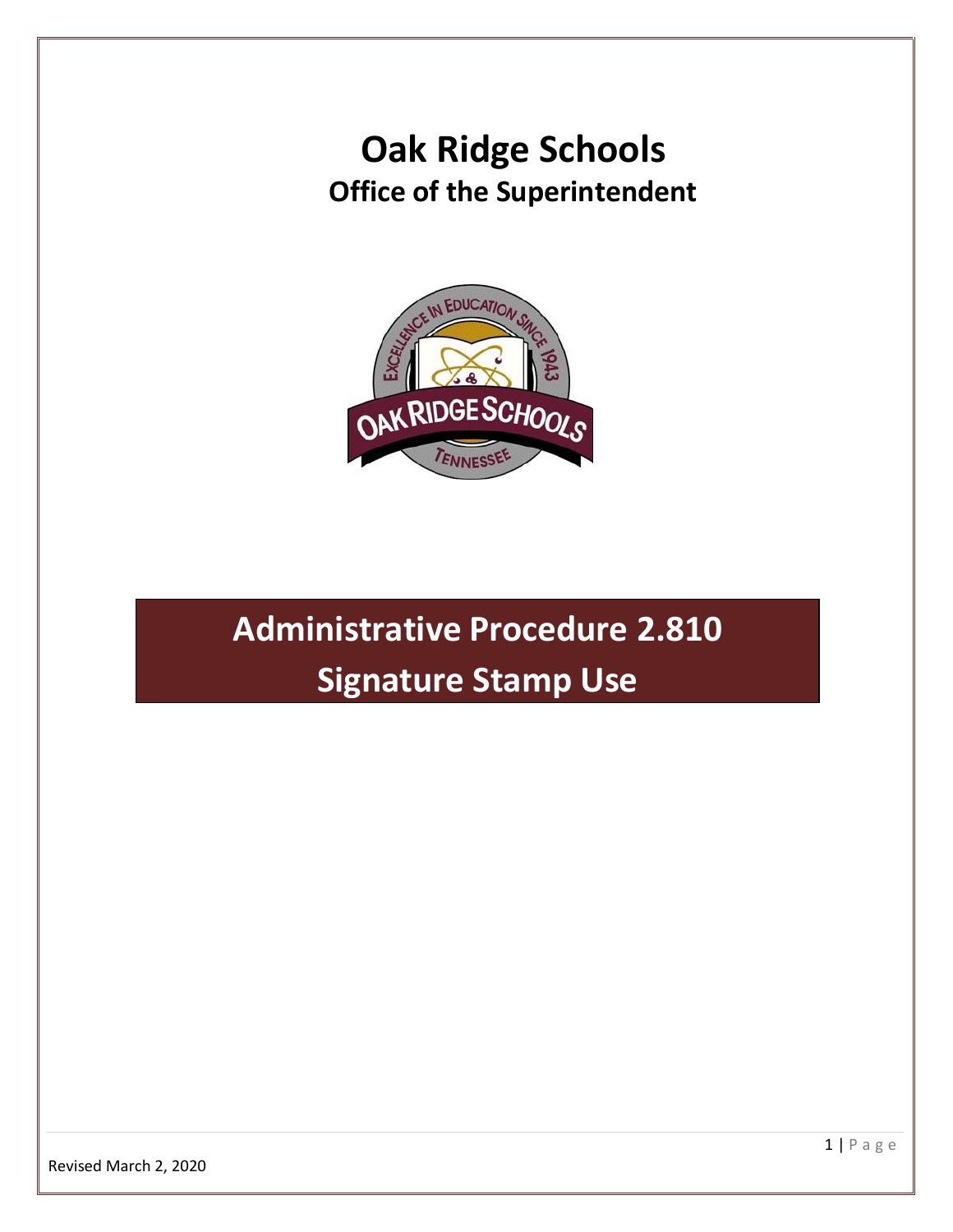### **Signature Stamp Use - Administrative Procedure**

An authorized signature of an Administrator provides key internal controls as required by State Statutes. Providing an official signature means that the Administrator has examined and approved a transaction. Many digital advances have been made to allow Administrators access to approve key documents via the District's SIS System (Skyward) and with Adobe Digital Signatures while out of the office, reducing the necessity of signature stamps except in extremely rare situations. In all instances of authorization of funds or compensation (i.e. purchase approval, timesheets, etc.) the use of signature stamps will not be permitted to replace a manual signature of an employee. The original signature of the Administrator or their backup is required in these instances. Signature stamps may be used in lieu of an original signature in accordance with the following terms, limits, and procedure.

#### **Terms Defined:**

The term "Signing Authority" is defined as the person whose signature is to be applied by stamp and the term "Assignee" is defined as a person holding signature stamp authority delegated from the Signing Authority.

#### **Limits:**

Requests to utilize a signature stamp shall be submitted to the Superintendent of Schools with prior approval of the Executive Director of School Leadership or Executive Director of Teaching and Learning. The Superintendent of Schools will provide final approval or denial of signature stamp use.

Specific conditions should exist prior to requesting a signature stamp. These conditions are: (1) Signing Authority is out of the office for frequent and substantial amounts of time; **AND** (2) Back-up Signing Authority is out of the office for frequent and substantial amounts of time. If both of these conditions are not met, the original signature of the back-up Administrator is required.

The application of a signature stamp should be undertaken with good business practices and is *not to be used as a convenience*. A signature stamp may not be used for the approval of documents which entail the commitment of funds or used to enter into contractual commitments (including employee contracts).

#### **Procedure:**

A request for signature stamp shall include:

- 1. Specific reason for the request
- 2. Indication of Assignee
- 3. Additional limits of Assignee use of stamp, if applicable.
- 4. Approval/Signature of Superintendent or Designee

A signature may be affixed by a stamp so long as:

- 1. The instrument (stamp) used remains in a securely locked location and in the possession or under the control of the Signing Authority.
- 2. The signature is applied either by the Signing Authority or an Assignee
- 3. **Assignee initials next to stamped signature and indicates date of approval from Signing Authority**.
- 4. The assignment of signature stamp authority to any Assignee is documented in writing; and
- 5. The Signing Authority (Administrator) approves the application of the stamp by an Assignee in advance.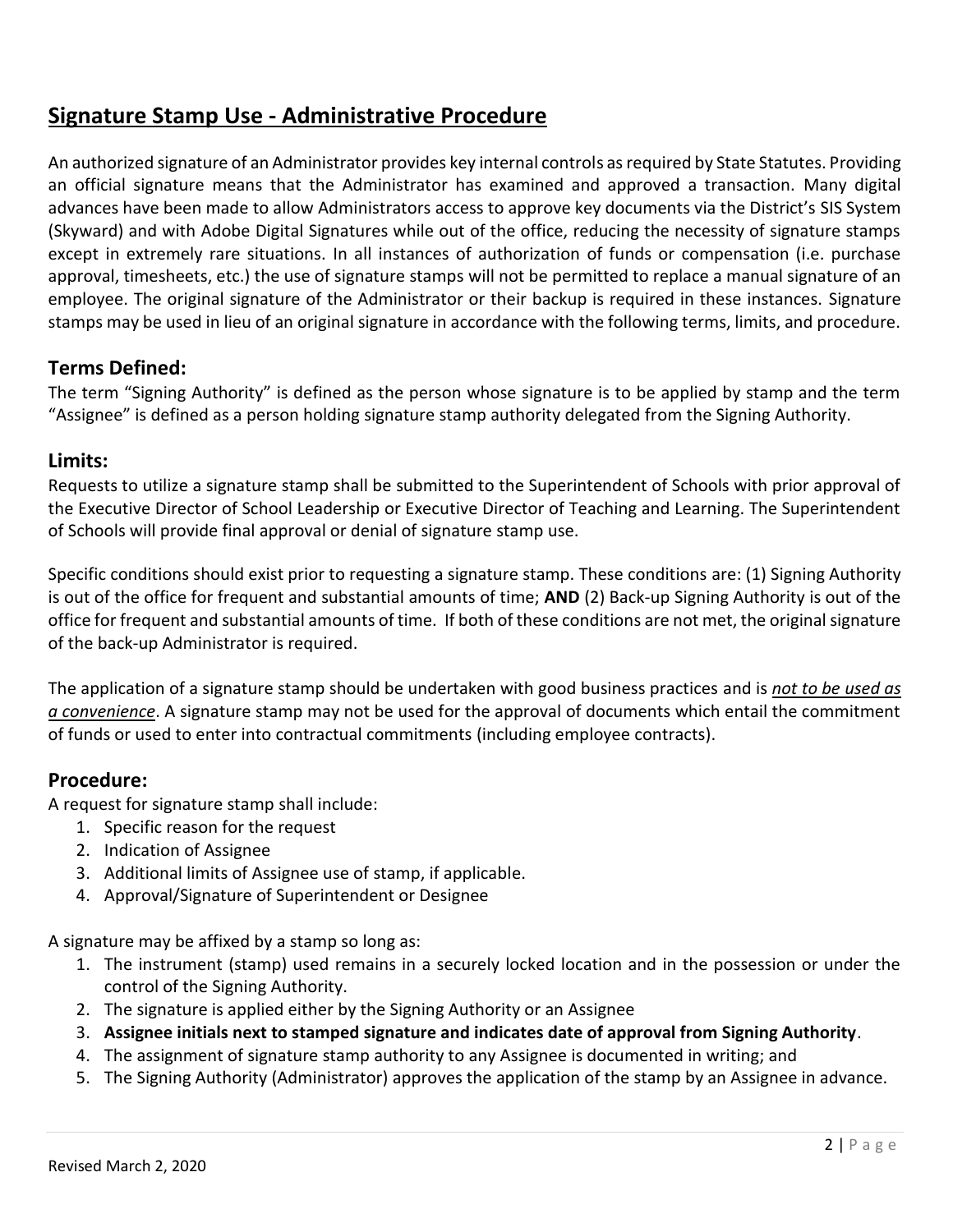#### **Responsibilities:**

It is further the responsibility of the Signing Authority to:

- 1. Annually review any assignment of signature stamp authority to an Assignee.
- 2. Ensure that any Assignee understands this policy and the terms, limits, and procedures of the assignment of signature stamp authority, it being understood that the Signing Authority is ultimately responsible for the Assignee's actions when using the signature stamp.
- 3. Ensure that the stamp used for the mechanical application of a signature is placed in an appropriately secure/locked area when not in use.

See form on next page.